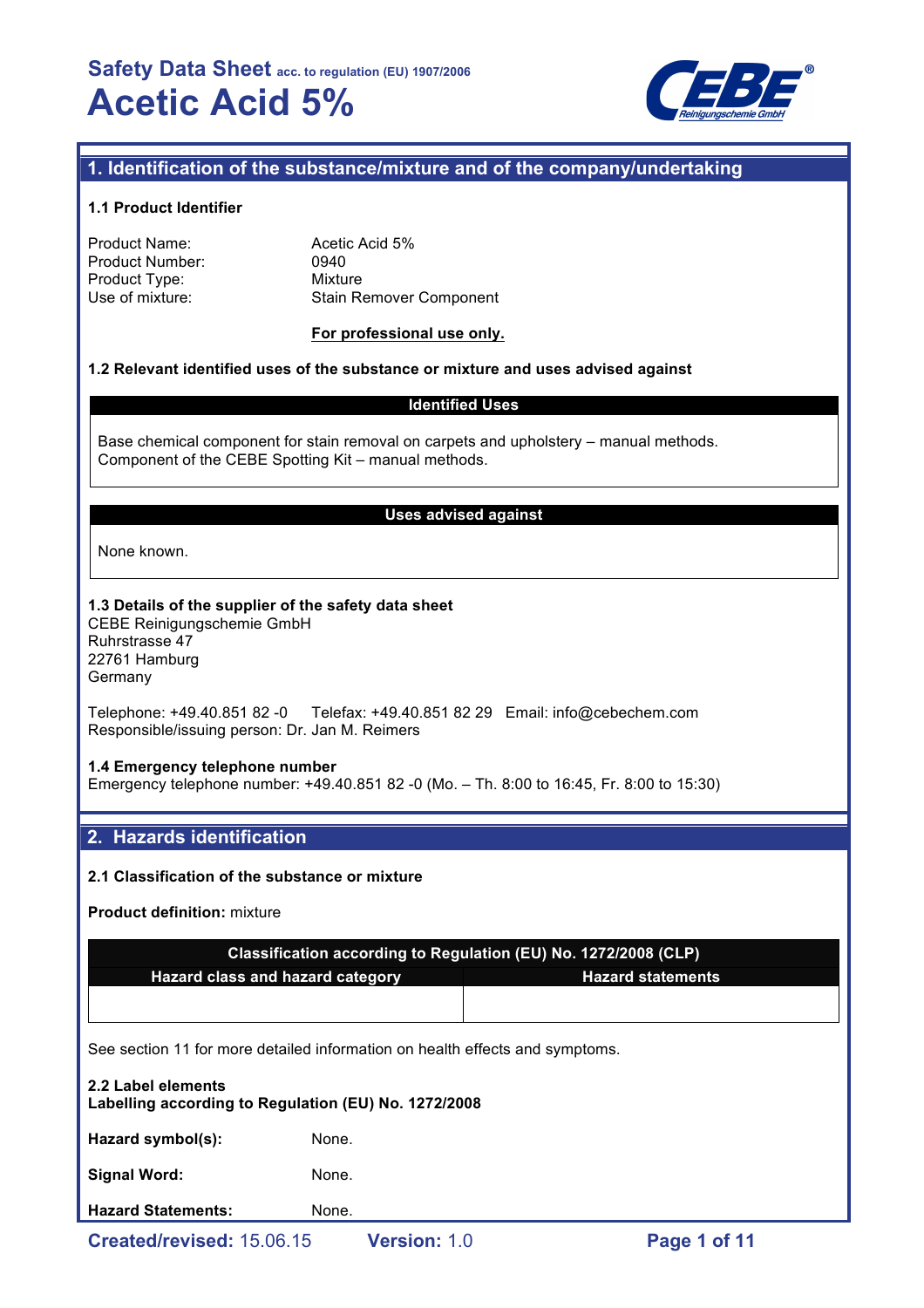

| <b>Prevention:</b> | None. |
|--------------------|-------|
| <b>Reaction:</b>   | None. |
| Storage:           | None. |
| Disposal:          | None. |

**Additional labelling elements:** None.

## **2.3 Other hazards**

**Other hazards that do not lead to a classification:** Not applicable.

## **3. Composition/information on ingredients**

#### **3.2 Mixtures**

| <b>Hazardous</b><br><b>Components</b>                                    | <b>Identifiers</b>                                                | $Wt.-%$   | <b>Classification</b><br>(EU) 1272/2008  |  |  |
|--------------------------------------------------------------------------|-------------------------------------------------------------------|-----------|------------------------------------------|--|--|
| Acetic acid                                                              | REACH#:<br>02-2119752555-33-0000<br>EG: 200-580-7<br>CAS: 64-19-7 | $1 - 5\%$ | Flam liq. 3, H226<br>Skin Corr. 1A, H314 |  |  |
| See section 16 for the full wording of the above mentioned H-statements. |                                                                   |           |                                          |  |  |

At the time of creation of this data sheet no further ingredients were classified as hazardous to health or environment or were contained in concentrations that did not mandate their mention in this section.

## **4. First aid measures**

### **4.1 Description of first aid measures**

**Eye contact**: Immediately flush eyes with plenty of water, occasionally lifting the upper and lower eyelids. Check for and remove any contact lenses. In case of irritation consult a physician.

**Inhalation**: Remove victim to fresh air and keep at rest in a position comfortable for breathing. Get medical attention if symptoms occur.

**Skin contact:** Flush contaminated skin with plenty of water. Remove contaminated clothing and shoes. Get medical attention if symptoms occur.

**Ingestion:** Rinse mouth with water. Do not induce vomiting unless directed to do so by medical personnel. Get medical attention if symptoms occur.

**Protection of first-aiders:** No action shall be taken involving any personal risk or without suitable training.

**4.2 Most important symptoms and effects, both acute and delayed**

## **Potential acute health effects**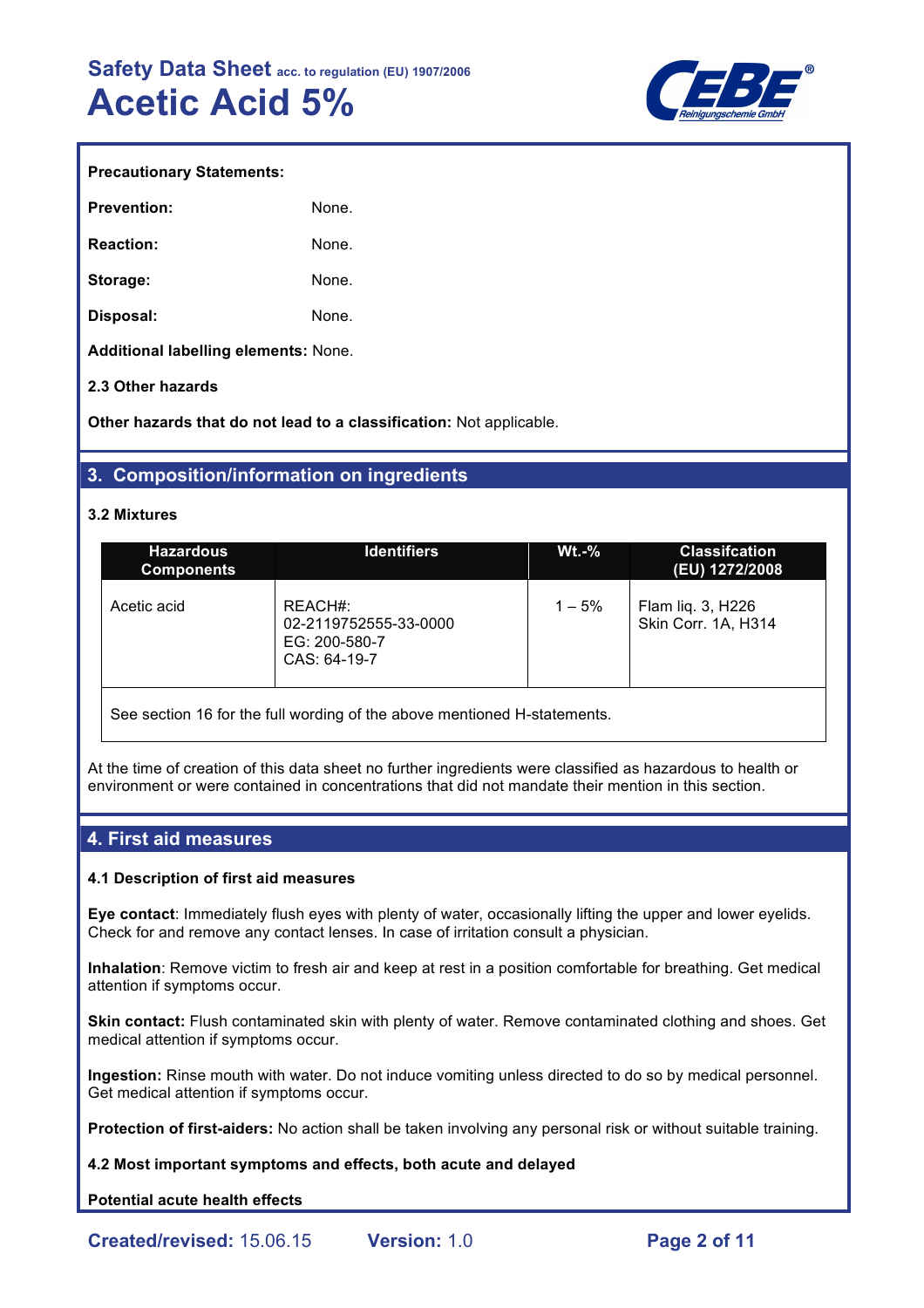

**Eye contact:** May cause irritation in eyes. **Inhalation:** No known significant effects or critical hazards. **Skin contact**: No known significant effects or critical hazards. **Ingestion:** No known significant effects or critical hazards.

**Signs / symptoms of overexposure Eye contact**: No specific data. **Inhalation**: No specific data. **Skin contact**: No specific data. **Ingestion:** No specific data.

## **4.3 Indication of any immediate medical attention and special treatment needed**

**Indications for the physician:** Treat symptomatically. If larger amounts have been swallowed or inhaled consult specialist for poisoning.

**Special treatement:** No special treatment.

# **5. Fire fighting measures**

## **5.1 Extinguishing media**

**Suitable extinguishing media:** Use an extinguishing agent suitable for the surrounding fire.

**Unsuitable extinguishing media:** None known.

### **5.2 Special hazards arising from the substance or mixture**

**Hazards from the substance or mixture**: In a fire or if heated, a pressure increase will occur and the container may burst.

**Hazardous combustion products:** Decomposition products may include the following materials: carbon dioxide, carbon monoxide, oxides.

## **5.3 Advice for firefighters**

**Special precautions for fire- fighters:** In case of fire the scene cordon immediately removing all persons from the danger area. No action shall be taken involving any personal risk or without suitable training. Move containers from fire area if safe to do so. Spray fire-exposed containers with water to cool.

**Special protective equipment for firefighters:** Fire fighters should wear proper protective equipment.

## **6. Accidental release measures**

#### **6.1 Personal precautions, protective equipment and emergency procedures**

**For persons that are not emergency technicians:** No action shall be taken involving any personal risk or without suitable training. Evacuate surrounding areas. Keep unnecessary and unprotected personnel from entering. Do not touch or walk through spilled material. Avoid breathing vapor or mist. Ensure adequate ventilation. In case of insufficient ventilation wear suitable respiratory equipment. Put on appropriate personal protective equipment.

**For first aid personel in case of emergency:** If protective equipment/clothing is needed in case of accidental release, Section 8 should be consulted for appropriate and inappropriate materials. See section 8 for further information on hygiene measures.

**6.2 Environmental precautions**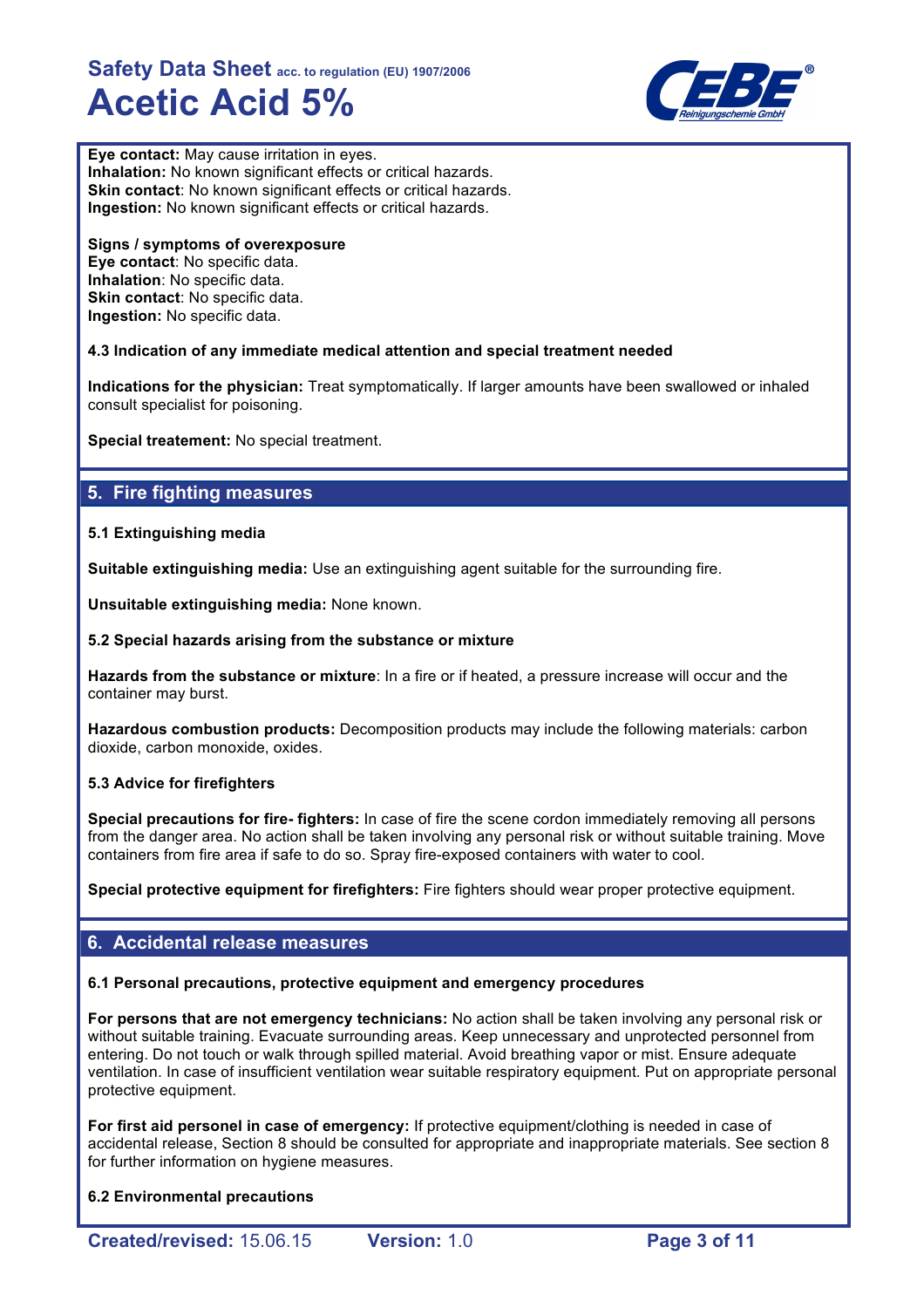

Avoid the proliferation and dispersal of spilled material and contact with soil, waterways, drains and sewers. Inform the relevant authorities if the product has caused environmental pollution (sewers, waterways, soil or air).

### **6.3 Methods and materials for containment and cleaning up**

**Small amounts:** Dilute with plenty of water. Absorb with an inert material and place in an appropriate waste disposal.

**Large amounts:** avoid entry into sewers, water courses, basements, or confined areas.Collect spilt material using non-flammable absorption agent (eg. sand, earth, vermiculite or diatomaceous earth) and hand it in for disposal according to local regulations in an appropriate container (see section 13).

### **6.4 Reference to other sections**

See Section 1 for emergency contact information. See Section 8 for information on appropriate personal protective equipment. See Section 13 for additional waste treatment information.

## **7. Handling and storage**

The information in this section contains generic advice and guidance. The list of Identified Uses in Section 1 should be consulted for any exposure scenario or when exposure scenarios on the available applicationspecific information.

## **7.1 Precautions for safe handling**

**Protective measures:** Put on appropriate personal protective equipment (see Section 8).

**Advice on general occupational hygiene:** Eating, drinking and smoking should be prohibited in areas where this material is handled, stored and processed. After use or contact with the substance immediately wash hands and face especially before eating, drinking and smoking. Remove contaminated clothing and protective equipment before entering eating areas. See Section 8 for additional information on hygiene measures.

## **7.2 Conditions for safe storage, including any incompatibilities**

Store between the following temperatures: 0 to 40°C (32 to 104°F). Store in accordance with local regulations. Keep only in original container. Protect from direct sunlight. Store in a dry, cool and wellventilated area, away from incompatible materials (see section 10) and do not store with food and drink. Hold container tightly closed and sealed until ready to use. Containers that have been opened must be carefully resealed and kept upright to prevent leakage. Do not store in unlabelled containers. Use appropriate container to avoid environmental contamination.

## **7.3 Specific end use(s)**

**Recommendations:** No information available.

## **8. Exposure controls/personal protection**

The information in this section contains generic advice and guidance. The list of Identified Uses in Section 1 should be consulted for any exposure scenario or when exposure scenarios on the available applicationspecific information.

## **8.1 Control parameters**

**Occupational exposure limit values**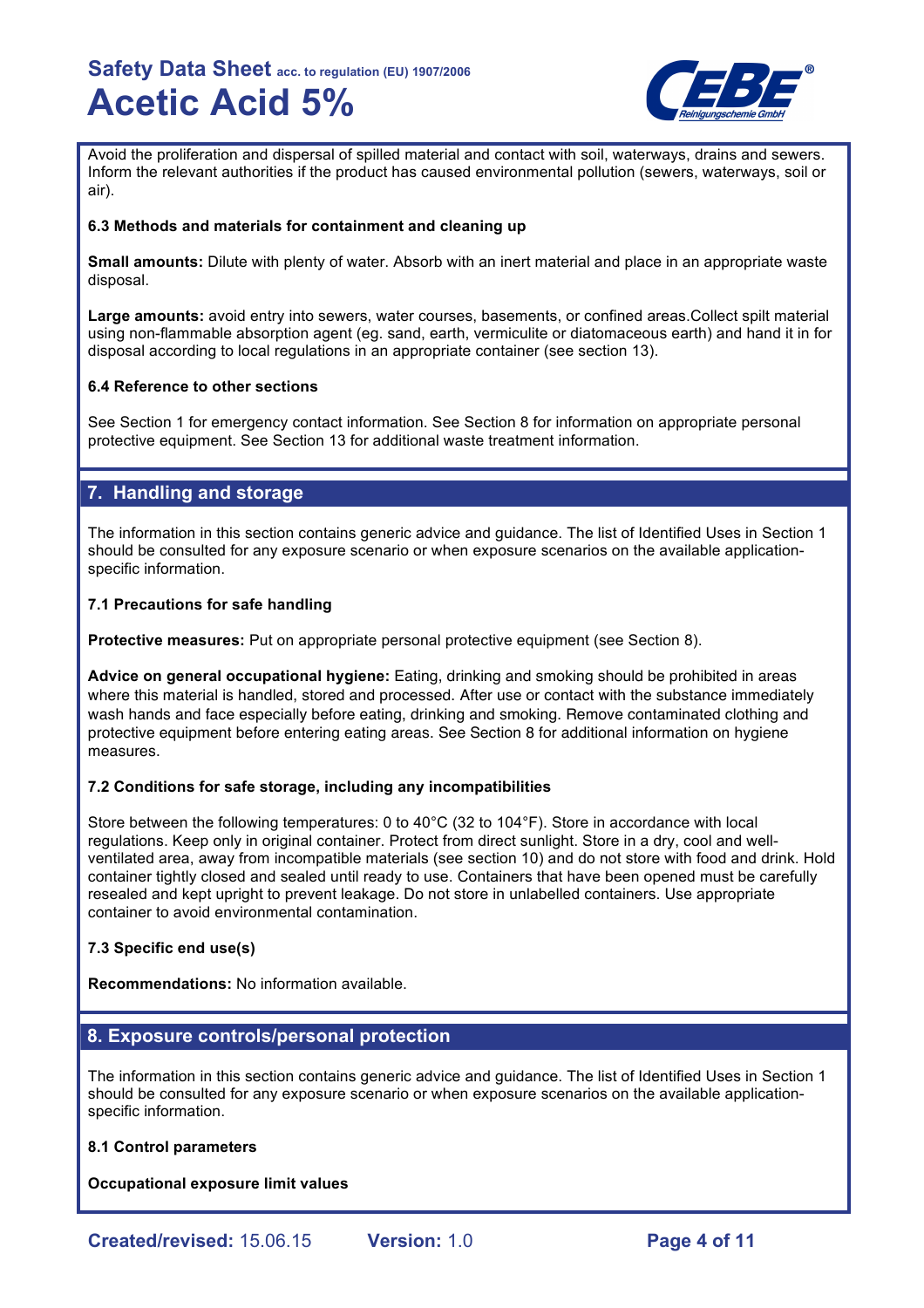

| <b>Name of substance</b> | <b>Exposure limit value</b>                                                        |
|--------------------------|------------------------------------------------------------------------------------|
| Acetic acid              | WEL<br>10 ppm, 25 mg/m <sup>3</sup><br>EU ELV (TWA)<br>10 ppm, $25 \text{ mg/m}^3$ |

### **Recommended monitoring procedures**

If this product contains ingredients with exposure limits, monitoring procedures are personal, (related to workplace) or biological monitoring may be required to determine the effectiveness of the ventilation or other control measures and / or the necessity to use respiratory protective equipment. Reference should be made to European Standard EN 689 for methods for the assessment of exposure by inhalation to chemical agents and national guidance documents for methods for the determination of hazardous substances.

#### **Derived effect concentrations**

No Derived No Effect Levels (DNEL) – values available.

#### **Predicted effect concentrations**

No Predicted No Effect Concentrations (PNEC) available.

#### **8.2 Limitation and monitoring of exposure**

**Appropriate technical controls:** Use only with adequate ventilation. Process enclosures, local exhaust ventilation or other engineering controls be used to keep worker exposure to airborne contaminants below any recommended or statutory limits. The engineering controls also need to keep gas, vapor or dust concentrations below any lower explosive limits. Use explosion-proof ventilation equipment.

#### **Personal protective measures**

**Hygiene measures:** After handling chemical products and at the end of the working day as well as before eating, smoking and using the toilet thoroughly wash hands, forearms and face. Select appropriate techniques to remove potentially contaminated clothing. Wash contaminated clothing before reusing. Ensure that eyewash stations and safety showers are close to the work area.

**Eye protection / face protection (EN 166):** No special recommendations.

**Hand protection (EN 374):** No special recommendations.

**Skin protection (EN 14605):** Before handling this product the personal protective equipment should be selected on the basis of the task and the associated risks to be carried out and approved by a specialist.

**Other skin protection:** Appropriate footwear and any additional skin protection measures based on the task being performed and the risks involved and should be approved by a specialist.

**Respiratory protection (EN 143, 14387):** Under normal and intended conditions of product use no respirator is required. If workers are exposed to concentrations above the exposure limit, they must use appropriate, certified respirators.

**Thermal hazards:** Not applicable.

**Delimitation and monitoring of the environmental exposition:** Emissions from ventilation or work process equipment should be checked to ensure they comply with the requirements of environmental protection legislation. In some cases, fume scrubbers, filters or engineering modifications to the process equipment will be necessary to reduce emissions to acceptable levels.

## **9. Physical and chemical properties**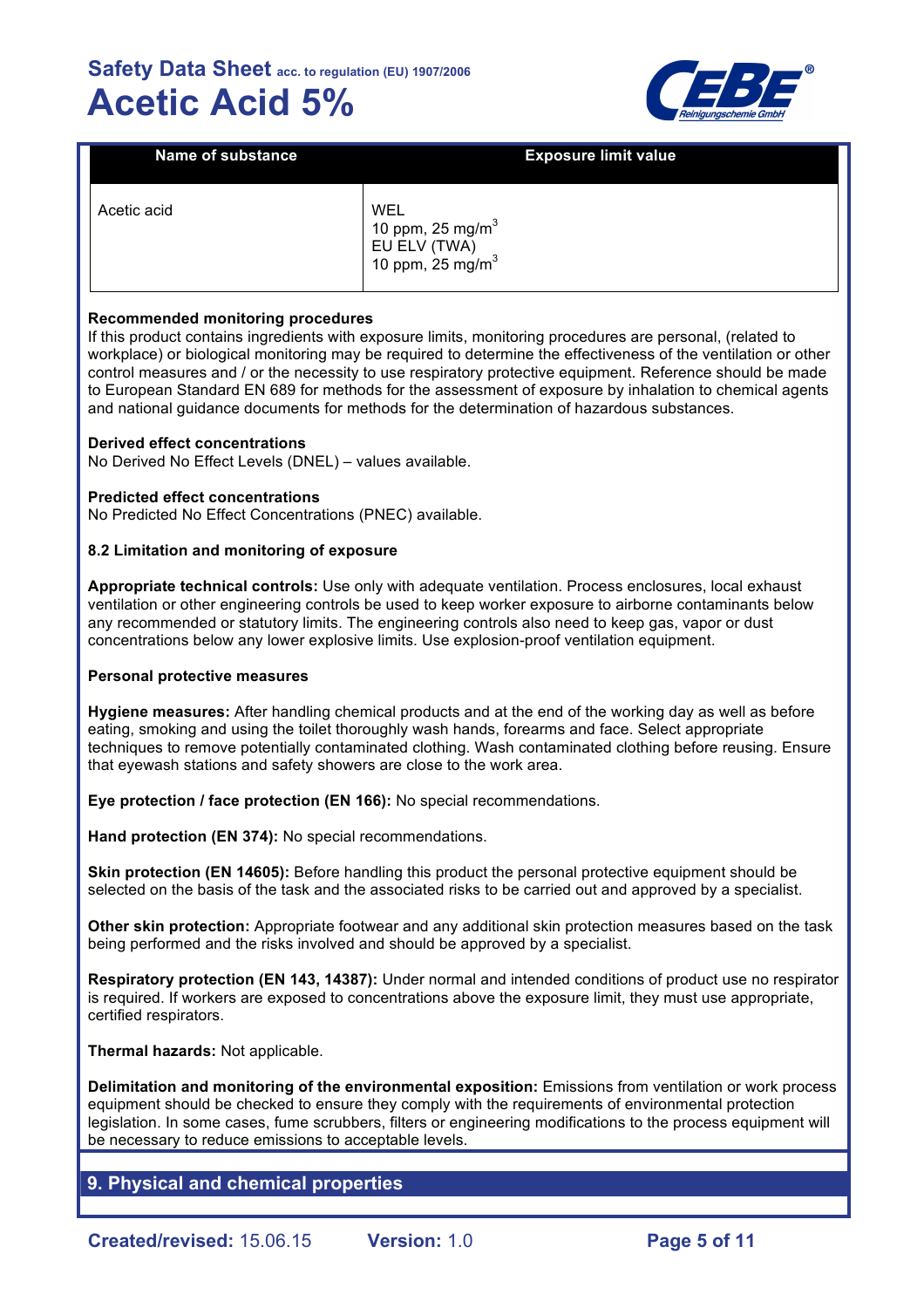

|         | 9.1 Information on basic physical and chemical properties    |              |                                                                                               |  |  |
|---------|--------------------------------------------------------------|--------------|-----------------------------------------------------------------------------------------------|--|--|
| a)      | Appearance:                                                  | Form: liquid | Color: colorless                                                                              |  |  |
| b)      | Odor: vinegar like                                           |              |                                                                                               |  |  |
| C)      |                                                              |              | Odor threshold: Not applicable and/or not determined for this mixture                         |  |  |
| d)      | pH: $2.0 \pm 0.5$ at 20°C                                    |              |                                                                                               |  |  |
| e)      |                                                              |              | Freezing/melting point: Not applicable and/or not determined for this mixture                 |  |  |
| f)      |                                                              |              | Boiling point/boiling range: Not applicable and/or not determined for this mixture            |  |  |
| g)      |                                                              |              | Flash point: Not applicable and/or not determined for this mixture                            |  |  |
| h)      |                                                              |              | Evaporation rate: Not applicable and/or not determined for this mixture                       |  |  |
| i)      |                                                              |              | Flammability (solid, gas): Not applicable and/or not determined for this mixture              |  |  |
| j)      |                                                              |              | Upper/lower explosion limit: Not applicable and/or not determined for this mixture            |  |  |
| k)      |                                                              |              | Vapor pressure: Not applicable and/or not determined for this mixture                         |  |  |
| $\vert$ |                                                              |              | Relative vapor density: Not applicable and/or not determined for this mixture                 |  |  |
| m)      | <b>Density:</b> $0.990 - 1.010$ g/cm <sup>3</sup>            |              |                                                                                               |  |  |
| n)      | Solubility easily soluble in the following substances: water |              |                                                                                               |  |  |
| o)      |                                                              |              | partition coefficient: n-octanol/water: Not applicable and/or not determined for this mixture |  |  |
| p)      |                                                              |              | Ignition temperature: Not applicable and/or not determined for this mixture                   |  |  |
| q)      |                                                              |              | Thermal decomposition: Not applicable and/or not determined for this mixture                  |  |  |
| r)      |                                                              |              | Viscositiy, dynamic: Not applicable and/or not determined for this mixture                    |  |  |
| s)      |                                                              |              | <b>Explosive properties:</b> Not applicable and/or not determined for this mixture            |  |  |
| t)      |                                                              |              | Oxidizing properties: Not applicable and/or not determined for this mixture                   |  |  |
|         |                                                              |              |                                                                                               |  |  |

## **9.2 Other information**

No further information available.

# **10. Stability and reactivity**

## **10.1 Reactivity**

For this product or its ingredients no specific test data related to reactivity are available.

# **10.2 Chemical stability**

The product is stable.

**10.3 Possibility of hazardous reactions** Dangerous reactions will not occur under normal storage conditions and under normal use.

## **10.4 Conditions to avoid** No specific data.

**Created/revised:** 15.06.15 **Version:** 1.0 **Page 6 of 11**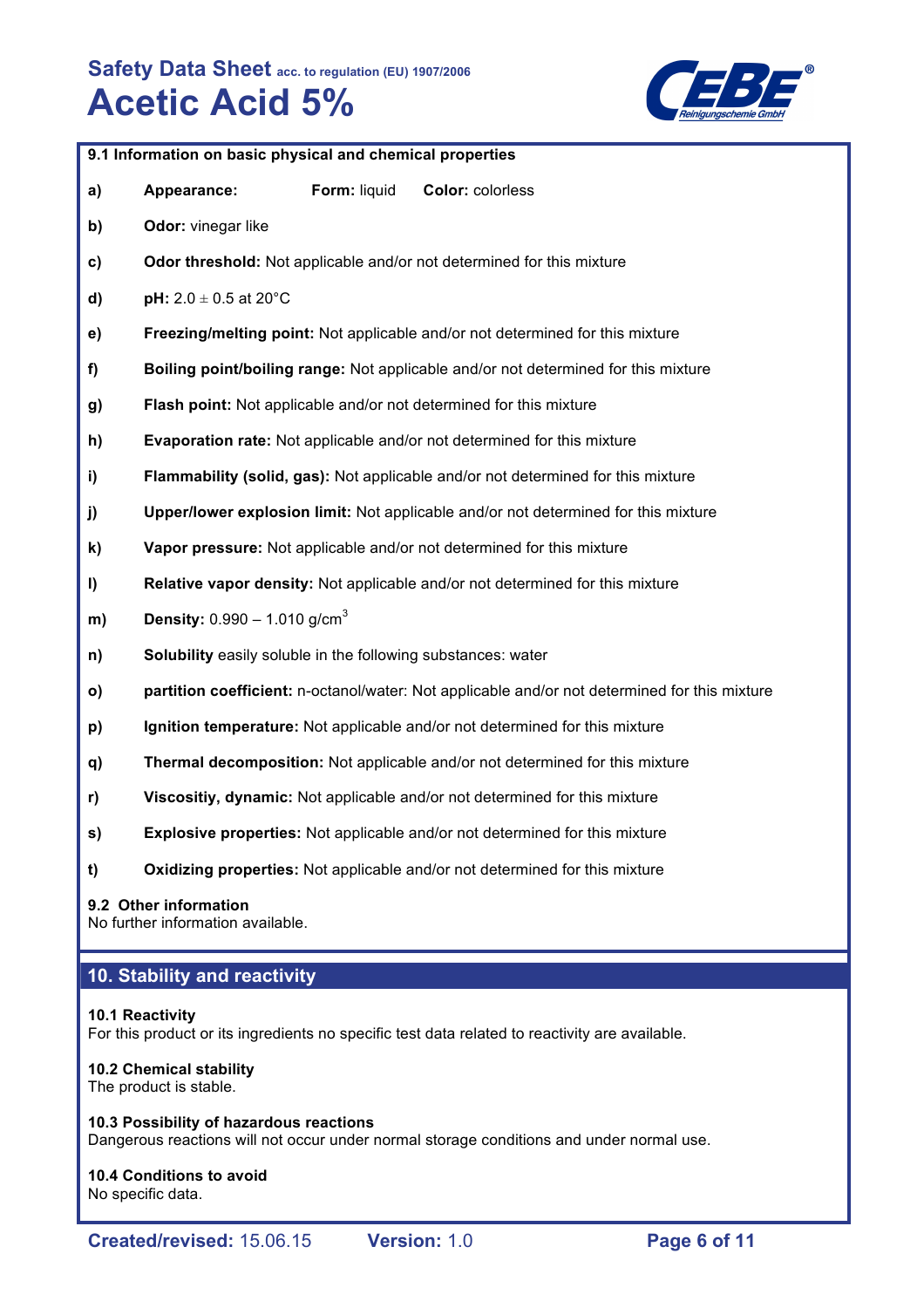

## **10.5 Incompatible materials**

No specific data.

### **10.6 Hazardous decomposition products**

Under normal conditions of storage and use, hazardous decomposition products should not be produced.

## **11. Toxicological information**

## **11.1 Information on toxicological effects**

## **a) acute toxicity:**

| Name of<br><b>Substance</b> | <b>Result</b>        | <b>Species</b> | <b>Dose</b> | <b>Exposition</b> |
|-----------------------------|----------------------|----------------|-------------|-------------------|
| Acetic acid                 | $LD_{50}$ Oral       | Rat            | 3,310 mg/kg | -                 |
|                             | $LC_{50}$ Inhalative | Rat            | 40 mg/l     | 4 hours           |

**Conclusion/Summary:** Not determined for this mixture.

## **b) Irritation to skin; c) Irritation to eyes; d) Sensitisation**

| Name of<br><b>Substance</b> | <b>Result</b>                                                                                                                                                           | <b>Species</b> | <b>Points</b> | <b>Exposition</b> | <b>Observation</b>            |
|-----------------------------|-------------------------------------------------------------------------------------------------------------------------------------------------------------------------|----------------|---------------|-------------------|-------------------------------|
| Acetic acid                 | Skin - highly<br>corrosive                                                                                                                                              | Rabbit         |               |                   |                               |
|                             | Eyes - corrosivity.<br>May cause corneal<br>injury. Risk of<br>serious damage to<br>eyes.<br>Sensitization - Did<br>not cause<br>sensitization on<br>laboratory animals | Rabbit         |               |                   | -<br>$\overline{\phantom{0}}$ |

**Conclusion / Summary:** Contact with eyes may lead to irritation. No sensitizing effects known.

**e) Germ cell mutagenicity: Conclusion / Summary:** No known significant effects or critical hazards.

**f) carcinogenicity: Conclusion / Summary:** No known significant effects or critical hazards.

**g) reproductive toxicity: Conclusion / Summary:** No known significant effects or critical hazards.

**h) specific target organ toxicity single exposure Conclusion / Summary:** No known significant effects or critical hazards.

**i) specific target organ toxicity after repeated exposure Conclusion / Summary:** No known significant effects or critical hazards.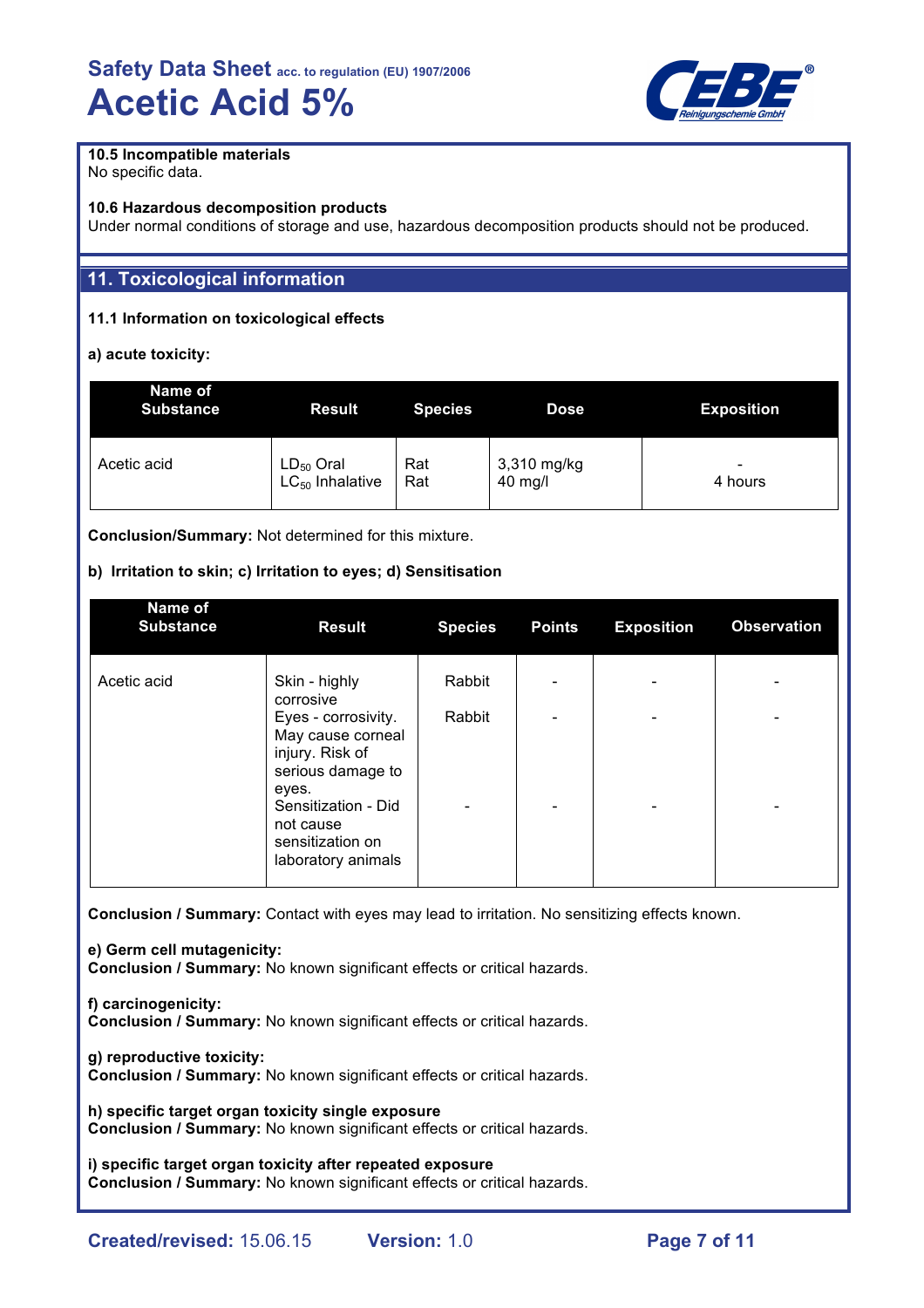

## **j) Aspiration hazard**

**Conclusion / Summary:** No known significant effects or critical hazards.

### **Teratogenicity**

**Conclusion / Summary:** No known significant effects or critical hazards. **Information on the likely routes of exposure:** No known significant effects or critical hazards.

## **Potential acute health effects**

**Inhalation:** No known significant effects or critical hazards. **Ingestion:** No known significant effects or critical hazards. **Skin contact:** No known significant effects or critical hazards. **Eye contact:** May lead to irritation.

### **Symptoms related to the physical, chemical and toxicological characteristics**

**Inhalation:** No specific data. **Ingestion:** No specific data. **Skin contact:** No specific data. **Eye contact:** May lead to irritation.

### **Delayed and immediate effects and also chronic effects from short and long term exposure**

**Short term exposure**

**Potential immediate effects:** Not determined for the mixture. **Potential delayed effects:** Not determined for the mixture.

**Long-term exposure**

**Potential immediate effects:** Not determined for the mixture. **Potential delayed effects:** Not determined for the mixture.

**Potential chronic health effects**

**Conclusion / Summary:** Not determined for the mixture.

**General:** No known significant effects or critical hazards. **Carcinogenicity:** No known significant effects or critical hazards. **Mutagenicity:** No known significant effects or critical hazards. **Teratogenicity:** No known significant effects or critical hazards. **Developmental effects:** No known significant effects or critical hazards. **Fertility effects:** No known significant effects or critical hazards.

**Other information:** Not determined for the preparation.

## **12. Ecological information**

## **12.1 Toxicity**

| Name of<br>substance | <b>Result</b>           | <b>Species</b>  | <b>Exposition</b> |
|----------------------|-------------------------|-----------------|-------------------|
| Acetic acid          | $LC_{50}$ 75 mg/l       | Fish            | 96 hours          |
|                      | $LC_{50}$ 88 mg/l       | Fish            | 96 hours          |
|                      | $EC_{50}$ 95 mg/l       | Daphnia         | 24 hours          |
|                      | $EC_{10}$ 1,000 mg/l    | <b>Bacteria</b> | 0,5 hours         |
|                      | $EC_{50}$ > 300.82, g/l | Algae           | 72 hours          |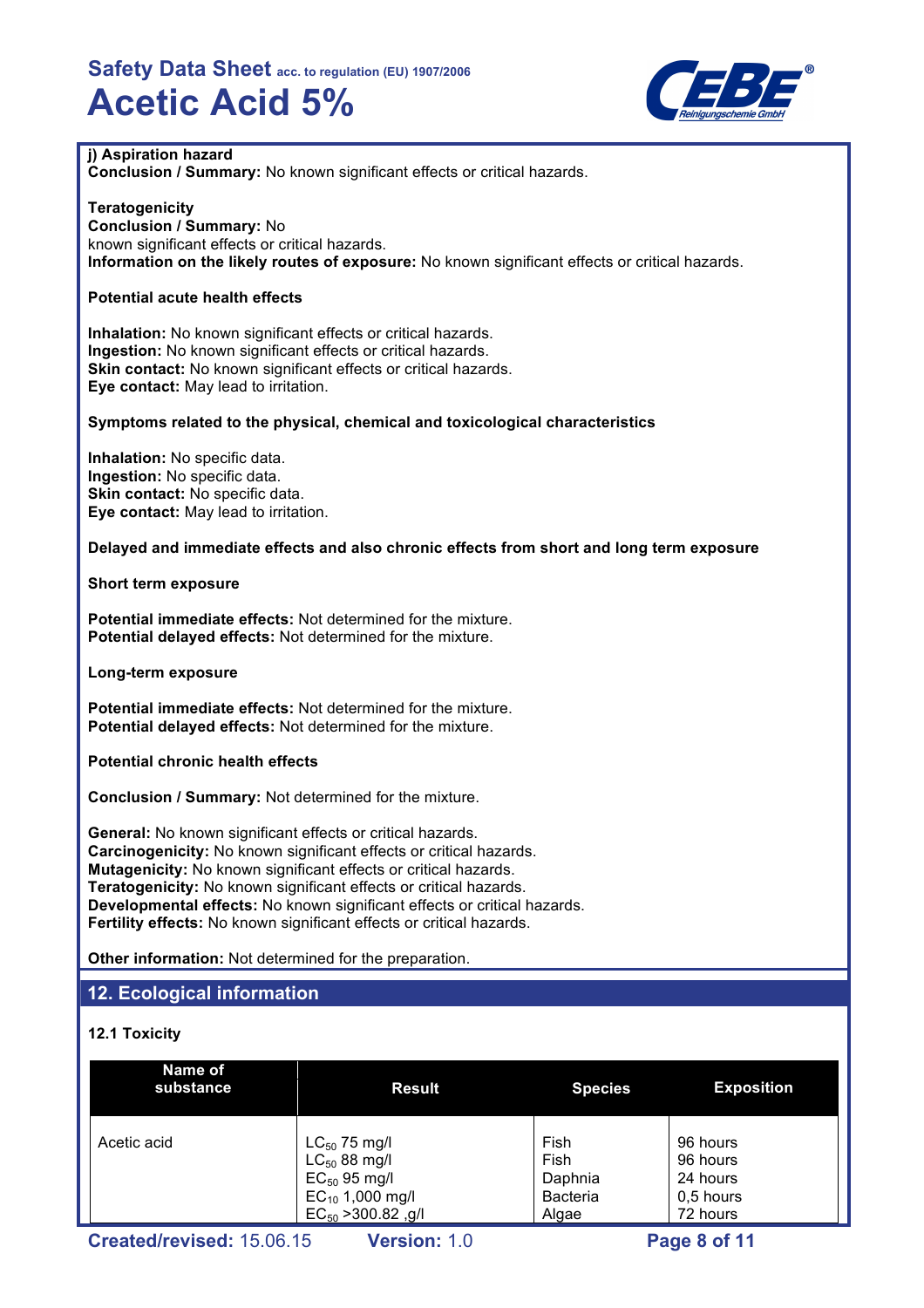

**Conclusion/Summary:** Not determined for this mixture.

**12.2 Persistence and degradability Conclusion/Summary:** Not determined for this mixture.

### **12.3 Bioaccumulative potential**

**Conclusion/Summary:** Not determined for this mixture.

### **12.4 Mobility in soil**

**Partition coefficient ground/water (K<sub>OC</sub>):** Not determined for this mixture. **Mobility:** Not determined for this mixture.

**12.5 Results of PBT and vPvB assessment PBT:** not applicable **vPvB:** not applicable

#### **12.6 Other adverse effects**

No special effects or hazards known.

## **13. Disposal considerations**

The information in this section contains generic advice and guidance. The list of Identified Uses in Section 1 should be consulted for any exposure scenario or when exposure scenarios on the available applicationspecific information.

Waste disposal according to EC Directives on waste and hazardous waste. Waste codes should be assigned by the user, preferably in collaboration with the waste disposal authorities.

## **13.1 Waste treatment methods**

#### **Product**

**Methods of disposal:** The generation of waste should be avoided or minimized wherever possible. Empty containers or liners may retain some product residues. Material and its container must be disposed of in a safe way. Significant quantities of waste product residue should not be disposed of via the foul sewer but processed in a suitable effluent treatment plant. Dispose of surplus and non-recyclable products via a licensed waste disposal contractor. Disposal of this product, solutions and any by-products should at all times comply with the environmental protection requirements and waste disposal legislation and the requirements of local authorities. Avoid the proliferation and dispersal of spilled material and contact with soil, waterways, drains and sewers.

**Hazardous waste:** According to the information available to the supplier at the time of creation/editing of this safety data sheet this product is not regulated as hazardious waste in the sense of EU regulation 2008/98/EC.

## **Packaging**

**Methods of disposal:** The generation of waste should be avoided or minimized wherever possible. Waste packaging should be recycled.

**Special precautions:** This material and its container must be disposed of in a safe way. Empty containers or liners may retain some product residues. Avoid the proliferation and dispersal of spilled material and contact with soil, waterways, drains and sewers.

**14. Transport information**

**Created/revised:** 15.06.15 **Version:** 1.0 **Page 9 of 11**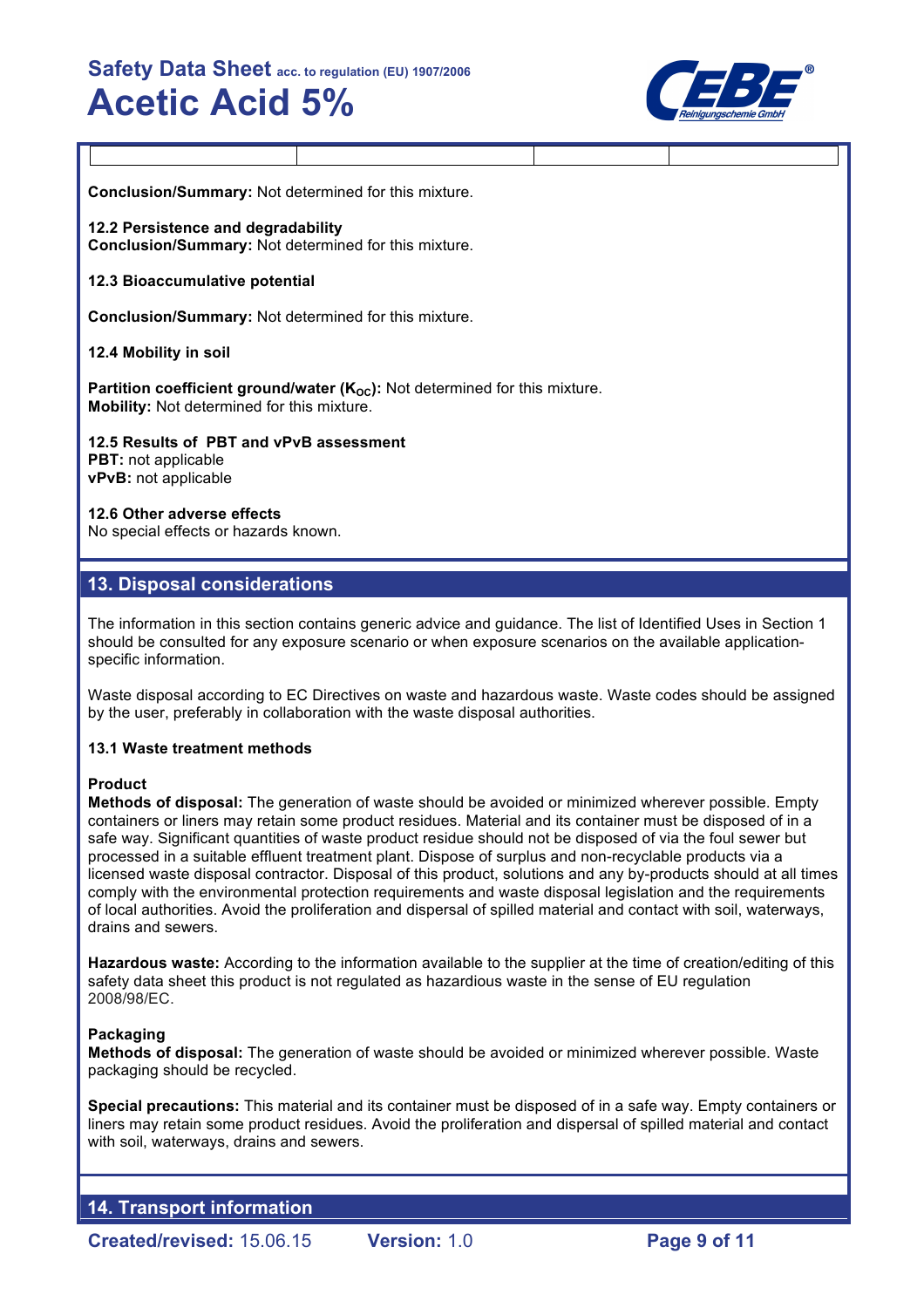

|                                          | <b>ADR/RID</b> | <b>ADR/ADNR</b>          | <b>IMDG</b>              | <b>IATA</b>                  |
|------------------------------------------|----------------|--------------------------|--------------------------|------------------------------|
| 14.1 UN Number                           | Not regulated. | Not regulated.           | Not regulated.           | Not regulated.               |
| 14.2 UN proper<br>shipping name          | -              | $\overline{\phantom{0}}$ |                          | $\qquad \qquad \blacksquare$ |
| 14.3 Transport<br>hazard class(es)       | -              | -                        |                          | -                            |
| 14.4 Packing<br>group                    |                | -                        | $\overline{\phantom{0}}$ | $\overline{\phantom{a}}$     |
| 14.5<br>Environmental<br>hazards         | No.            | No.                      | No.                      | No.                          |
| 14.6 Special<br>precautions for<br>iuser | None.          | None.                    | None.                    | None.                        |

**14.7 Transport in bulk according to Annex II of MARPOL 73/78 and the IBC Code** Not applicable.

**Multiplier according to ADR / RID 1.1.6.3:** Not applicable.

**Tunnel restriction code:** Not applicable.

## **15. Regulatory information**

**15.1 Safety, health, and environmental regulations/legislation specific for the substance/mixture**

**EC-Regulation Nr. 1907/2006 (REACh)**

**Appendix XIV - Index of substances that require permission Substances causing special concern:** None of the ingredients is listed.

**Appendix XVII – Restriction of the production, the distribution, and the use of specific hazardous substances, mixtures, ans products:** Not applicable.

**Other EU-Regulations Contents according to 648/2004 EC:** None.

**15.2 Chemical safety assessment** This product contains substances that still require substance assessments.

# **16. Other information**

 $\triangleright$  Marks the information that was changed since the last version.

**Abbreviations and acronyms:**

ADN/ADNR = European agreement for the international transport of hazardous materials on inland waterways

ADR = European agreement for the international transport of hazardous materials on roads

ATE = Estimation acute toxicity

BCF = Bio concentration factor

CLP = Regulation concerning the classification, labeling, and packaging Verordnung über die Einstufung, Kennzeichnung und Verpackung [Regulation (EC) No. 1272/2008]